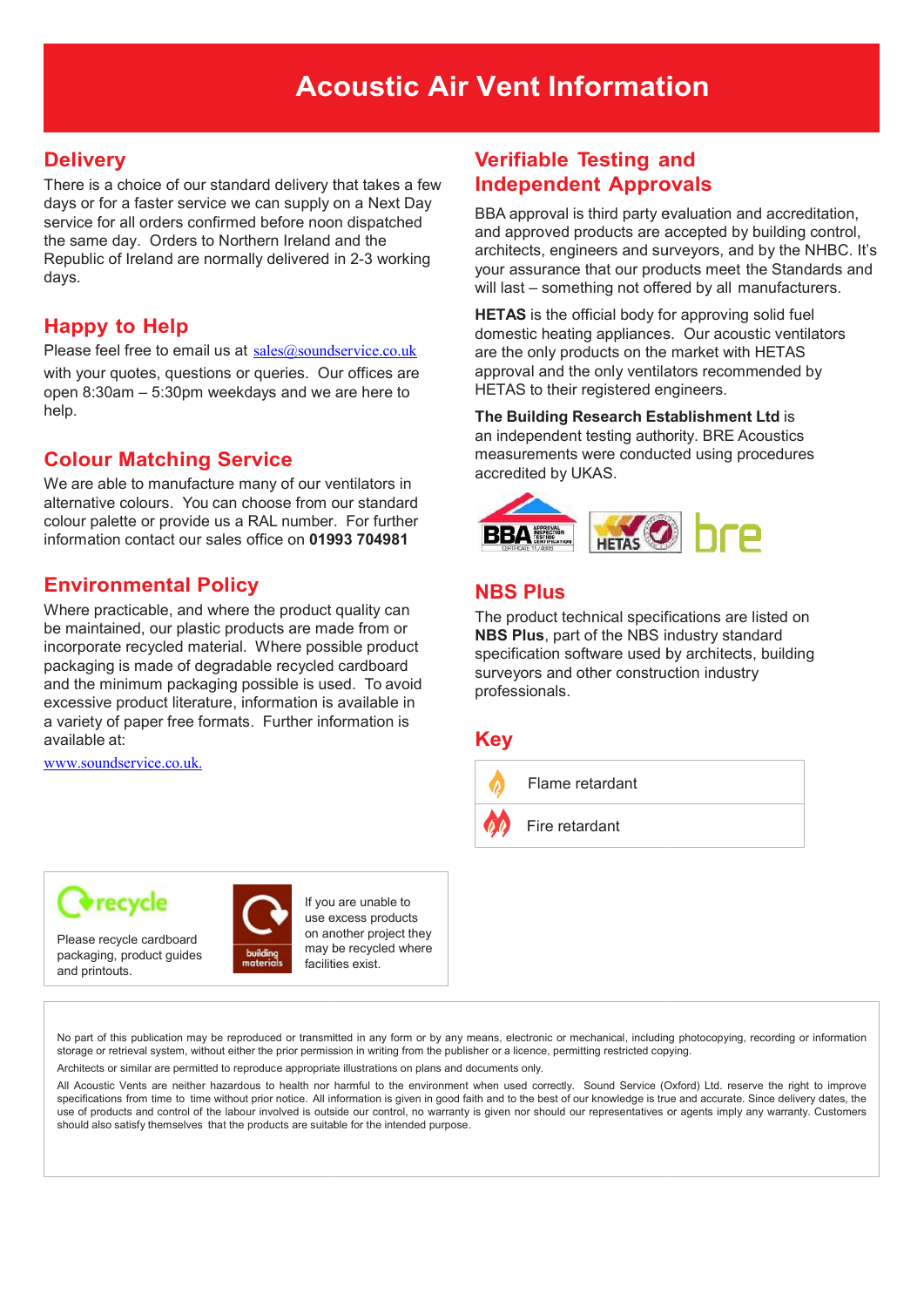## NEW Super Acoustic Vents Helping you achieve a quiet life

You may have already taken measures to reduce noise coming into your home, music studio or workshop but ventilation is still a problem.

Road traffic noise, rail noise, noisy neighbours, built-up areas and noise from commercial operations can all be a problem that you do not want to hear. Now you can relax because we offer a range of acoustic vents that will give an average acoustic value of 40dB

Numerous studies show that living or working with excess noise can be extremely stressful and can have a damaging effect on health.

To dramatically reduce noise transfer through wall fitted ventilators, we are now able to offer an improved new range of Super Acoustic Look air vents which provide exceptional air flows with the best sound proofing possible.

The new Super Acoustic range combines the revolutionary design of our Acoustic Vents with advancements in sound absorbing foam technology for a range of retro-fitted core ventilators that are the latest in style and performance.

The 125mm Acoustic Vents are now supplied with a new Super Acoustic Background Cover.

With amazing soundproofing up to 50 dB (*D*<sub>n,e,w</sub>), these controllable background room ventilators allow fresh air to dilute odours and prevent condensation whilst minimising the transfer of outside noise.

to 45 dB (*D<sub>n,e,w</sub>)* and are also HETAS approved for use Permanent ventilation need not mean permanent noise with this new Super Acoustic Boiler, Stove and Fire Ventilators. Quiet and efficient, these ventilators have impressive equivalent areas, reduce noise transfer by up with solid fuel appliances.



Multidirectional air flow allows air to disperse evenly into

Our new Super Acoustic Vents feature unique new face panels. Angled openings around the rear of the face plate reduce draughts by allowing multi-directional air flow to disperse evenly into the room. The face plate is suitable for wallpapering or painting any colour allowing the panel to co-ordinate with the room décor for a discreet appearance.



Reduce Noise, Reduce Stress

#### the room. Find out more

See pages 6 and 11 or visit www.soundservice.co.uk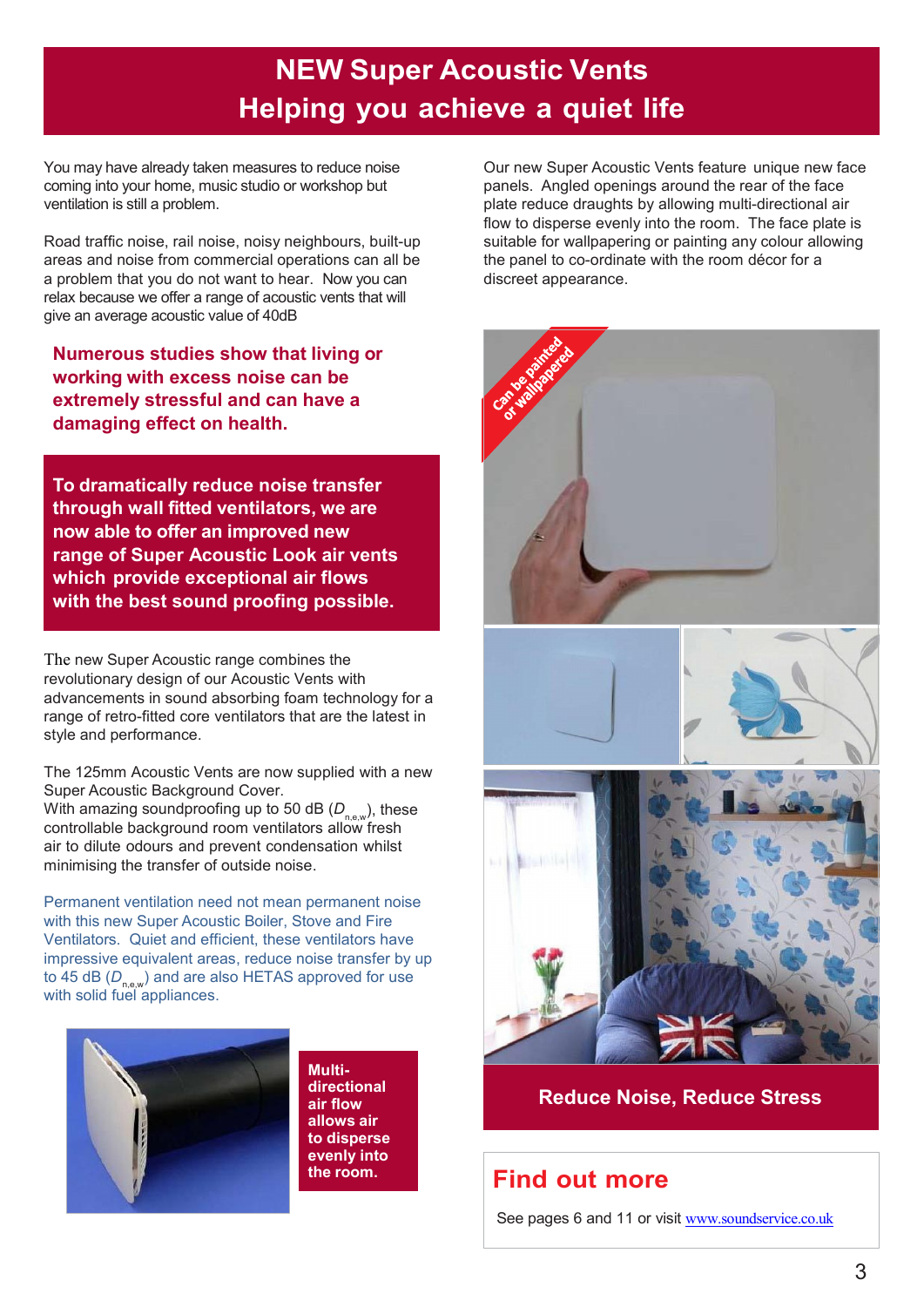#### Choosing the Right Acoustic Vent - Our Top Tips

Acoustics is an extremely technical field and sourcing suitable ventilators to meet an acoustic report can be a challenge if you're not an acoustician.

Here are our top tips for choosing the right acoustic vent:-

#### No 1

compare like-for-like results e.g. *D*<sub>n.e,w</sub> No 5 If you are looking at products of a similar type from different manufacturers always figure versus D<sub>n,e,w</sub> figure, individual reduction and sufficient ventilation. A frequency versus individual frequency etc. This is the only way to make sure your comparisons are accurate.

Don't forget about equivalent area (air flow). Acoustic ventilation is often a juggling act between great sound highly sound proofed vent may give little equivalent area meaning you would need to install more to achieve ventilation requirements. This could reduce the acoustic performance.

#### No 2

Don't be fooled by high dB ratings in some manufacturers' literature. As there is no industry standard for presenting acoustic test results, high "dB ratings" quoted may simply be the highest result achieved at an individual frequency. This may bear no relation to your circumstances or to the type of noise you are aiming to reduce.

# No 6

Obviously, your choice of ventilator should be based on its performance but don't forget that its appearance will be important to the occupier. Match the external fittings to the colour of the building and choose a discreet internal grille or panel.



If a manufacturer does not make it clear what the published dB result is (D<sub>new</sub> No 3 or individual frequency) ask for the full acoustic test report – it should be readily available.

If you're unsure about noise frequencies look at the *D<sub>n,e,w</sub>* figure. This is how **Acoustic Ventilators** No 4 vents should be classified for acoustic performance - taking into account every frequency.

All our acoustic ventilators are measured in accordance with BS EN 20140-10:1992 with single number quantities calculated in accordance with BS EN ISO 717-1:1997.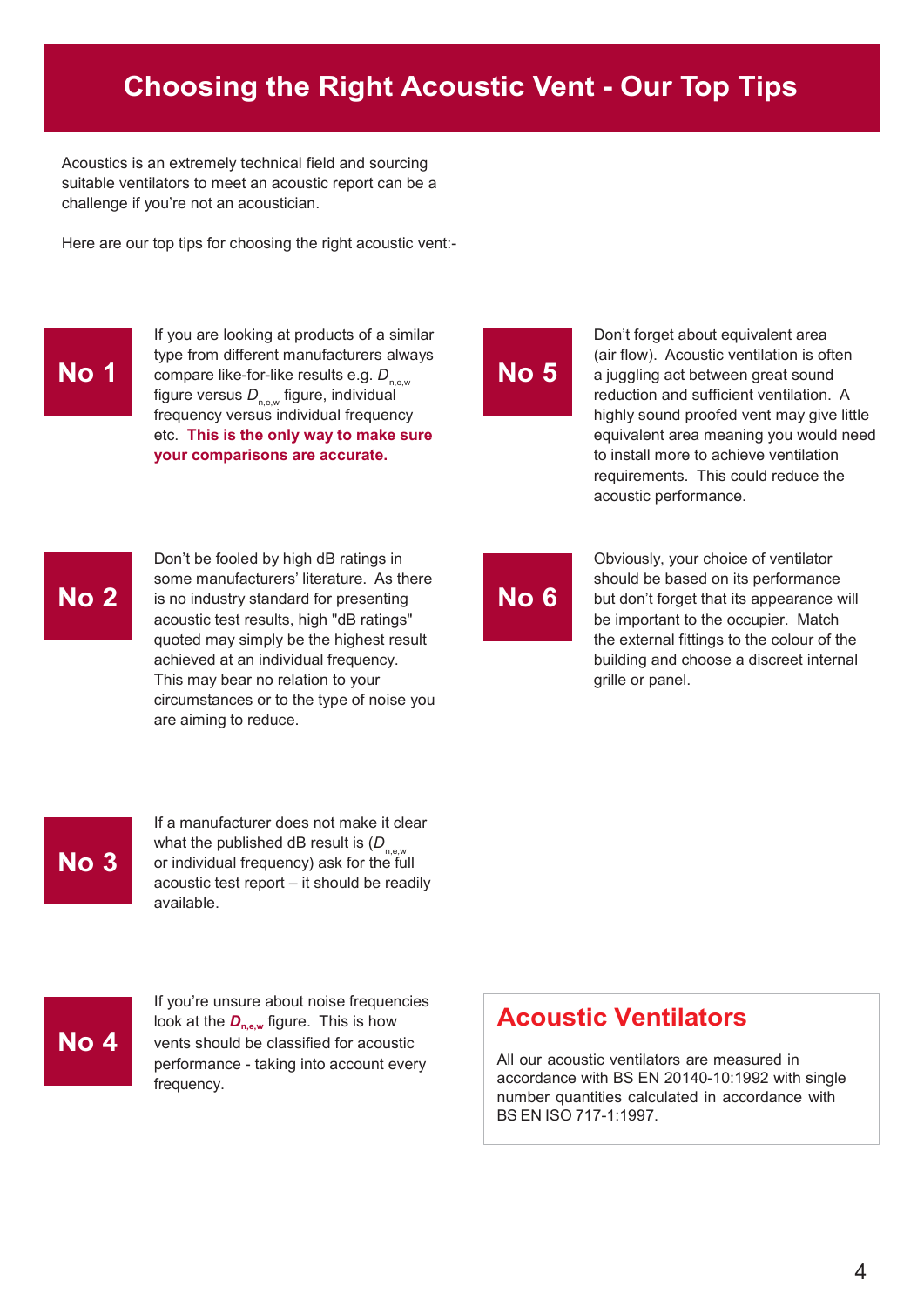## Quick View Guide to Acoustic Ventilators for Background Ventilation

| <b>Product Name</b>                                                                | <b>Product</b><br>Code | <b>Equivalent</b><br><b>Area</b> | <b>Sound Reduction</b><br>$\overline{\mathbf{dB}}$ $\overline{\mathbf{D}}_{\mathsf{n},\mathsf{e},\mathsf{w}}$ | Page             |
|------------------------------------------------------------------------------------|------------------------|----------------------------------|---------------------------------------------------------------------------------------------------------------|------------------|
| Super Acoustic Controllable Acoustic Vent<br><b>New</b>                            | AAC125HP               | 8500mm <sup>2</sup>              | 43 dB open<br>50 dB closed                                                                                    | 6                |
| Cowled Super Acoustic Controllable Acoustic Vent<br><b>New</b>                     | AAC125HPCW             | 8400mm <sup>2</sup>              | 45 dB open<br>50 dB closed                                                                                    | 6                |
| High Rise Super Acoustic Controllable Acoustic Vent<br><b>New</b>                  | AAH125HP               | 7700mm <sup>2</sup>              | 44 dB open<br>50 dB closed                                                                                    | 6                |
| 150mm Acoustic Air Vent with Hit & Miss Ventilator                                 | AAC625HM               | 5187mm <sup>2</sup>              | 36 dB open<br>37 dB closed                                                                                    | $\overline{7}$   |
| Cowled 150mm Acoustic Air Vent with Hit & Miss<br>Ventilator                       | AAC625HMCW             | 4991mm <sup>2</sup>              | 38 dB open<br>39 dB closed                                                                                    | 7                |
| 150mm Acoustic Air Vent with Hit & Miss Ventilator                                 | AAC635HM               | 4350mm <sup>2</sup>              | 41 dB open                                                                                                    | 7                |
| Cowled 150mm Acoustic Air Vent with Hit &<br><b>Miss Ventilator</b>                | AAC635HMCW             | $3752$ mm <sup>2</sup>           | 42 dB open                                                                                                    | 7                |
| '9x3' Acoustic Air Vent Set with Hit & Miss Ventilator<br><b>Improved Air Flow</b> | TAL4H&M                | 6300mm <sup>2</sup>              | 38 dB open<br>39 dB closed                                                                                    | 8                |
| '9x6' Acoustic Air Vent Set with Hit & Miss Ventilator<br><b>Improved Air Flow</b> | TALH&M                 | 10500mm <sup>2</sup>             | 39 dB open<br>40 dB closed                                                                                    | 8                |
| '9x9' Acoustic Air Vent Set with Hit & Miss Ventilator<br><b>Improved Air Flow</b> | TAL9H&M                | 12800mm <sup>2</sup>             | 38 dB open<br>38 dB closed                                                                                    | 8                |
| '9x3' Cowled Acoustic Air Vent Set with Hit &<br>Miss Ventilator Improved Air Flow | TAL4HMCWL              | 6300mm <sup>2</sup>              | 39 dB open<br>40 dB closed                                                                                    | 9                |
| '9x6' Cowled Acoustic Air Vent Set with Hit &<br>Miss Ventilator Improved Air Flow | <b>TALHMCW</b>         | 9800mm <sup>2</sup>              | 42 dB open<br>42 dB closed                                                                                    | $\boldsymbol{9}$ |
| '9x9' Cowled Acoustic Air Vent Set with Hit &<br>Miss Ventilator Improved Air Flow | <b>TAL9HMCWL</b>       | 12700mm <sup>2</sup>             | 40 dB open<br>41 dB closed                                                                                    | 9                |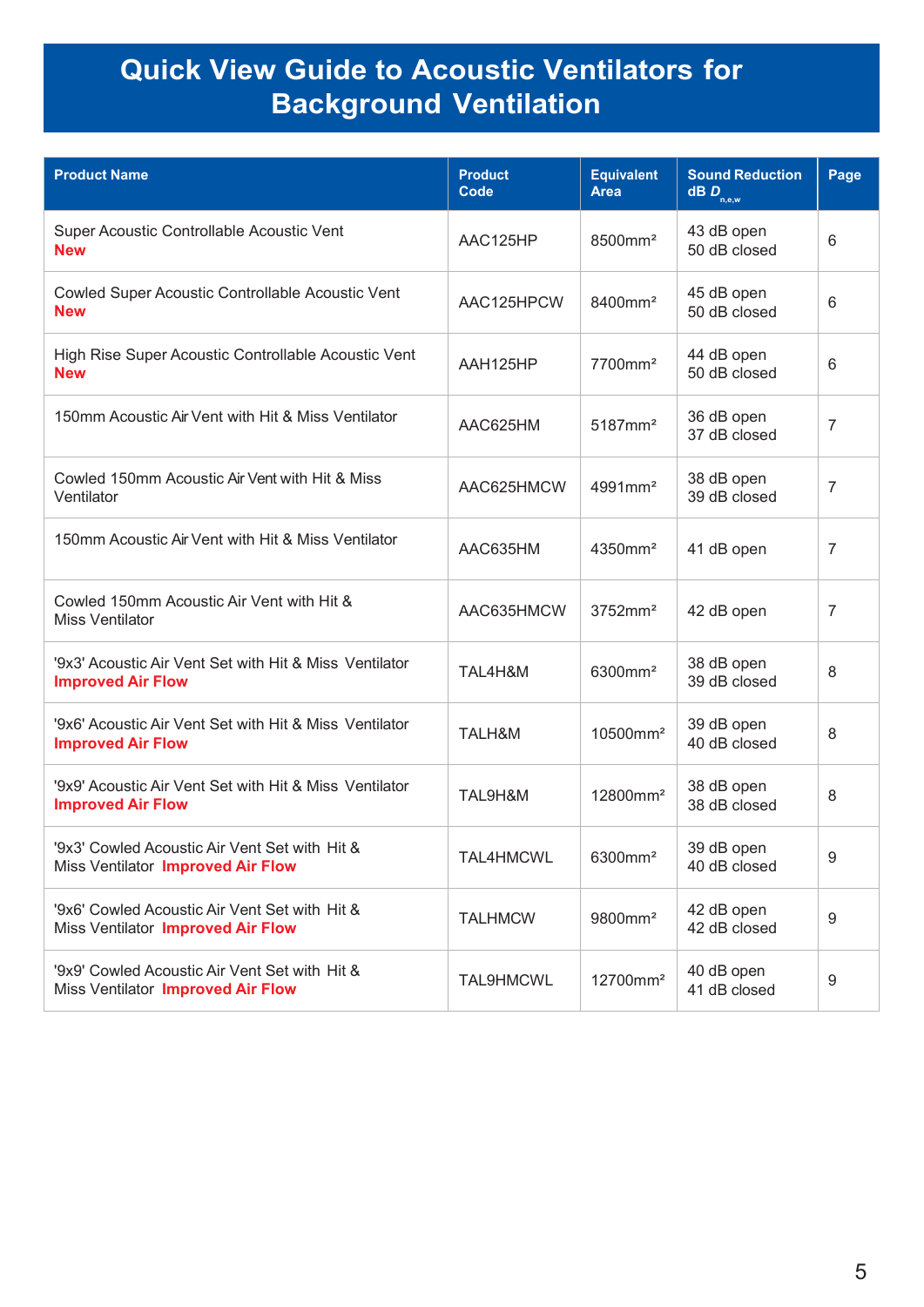## NEW Super Look Acoustic Vent R Range

| <b>Order and</b><br><b>Specification Code</b> | <b>Main Uses, Features and Benefits</b>                                                                                                                                                                                                                                                                                                                                                                                                                                                                                                                                                                    | <b>Size</b>                                                                                                                   | <b>Equivalent</b><br><b>Area</b>         | <b>Colours</b>                                                                                                                   | <b>Approvals</b><br>& Testing |
|-----------------------------------------------|------------------------------------------------------------------------------------------------------------------------------------------------------------------------------------------------------------------------------------------------------------------------------------------------------------------------------------------------------------------------------------------------------------------------------------------------------------------------------------------------------------------------------------------------------------------------------------------------------------|-------------------------------------------------------------------------------------------------------------------------------|------------------------------------------|----------------------------------------------------------------------------------------------------------------------------------|-------------------------------|
| AAC125HP                                      | Super Acoustic Controllable Air Vent (Up to 50 dB Dn,e,w)                                                                                                                                                                                                                                                                                                                                                                                                                                                                                                                                                  |                                                                                                                               |                                          |                                                                                                                                  |                               |
| <b>NEW</b>                                    | • Controllable air vent for background room ventilation.<br>• Core drilled - suitable for retrofit installations.<br>• Acoustic lining reduces sound by 43dB with internal<br>panel fully open and $50dB$ when closed $(D)$<br>• Unique internal vent cover disperses air evenly<br>and may be painted or wallpapered to match décor.<br>• External grille U.V. stabilised.<br>• Verifiable equivalent area confirmed by the BRE.<br>• Acoustic performance tests by BRE Acoustics.<br>• Fixing screws for Vents provided in all sets.<br>Cowled Super Acoustic Controllable Air Vent (Up to 50 dB Dn,e,w) | Ext. Grille:<br>166 $mm$ L x<br>160mm H<br>Tube:<br>127mm Dia x<br>358mm L<br><b>Vent Panel:</b><br>172 $mm$ L $x$<br>172mm H | 8500mm <sup>2</sup><br>85cm <sup>2</sup> | Ext. Grille:<br>Terracotta.<br>buff/sand,<br>white<br>Internal<br>Panel:<br>Magnolia<br>(may be<br>decorated)                    |                               |
| AAC125HPCW<br><b>NEW</b>                      | • Controllable air vent for background room ventilation.<br>• Core drilled - suitable for retrofit installations.<br>• Acoustic lining reduces sound by 45dB with internal<br>panel fully open and $50dB$ when closed $(D)$ .<br>• External cowl reduces light and draughts.<br>• Unique internal cover panel disperses air evenly<br>and may be painted or wallpapered to match décor.<br>• External cowl and grille U.V. stabilised.<br>• Verifiable equivalent area confirmed by the BRE.<br>• Acoustic performance tests by BRE Acoustics.                                                             | Cowl:<br>$217$ mm L x<br>$210$ mm H $x$<br>93mm D<br>Tube:<br>127mm Dia. x<br>358mm L                                         | 8400mm <sup>2</sup><br>$84 \text{cm}^2$  | Cowl and<br>Ext. Grille:<br>Terracotta.<br>buff/sand.<br>white<br><b>LookRyt®</b><br>Panel:<br>Magnolia<br>(may be<br>decorated) |                               |
|                                               | High Rise Super Acoustic Controllable Air Vent (Up to 50 dB D n,e,w)                                                                                                                                                                                                                                                                                                                                                                                                                                                                                                                                       |                                                                                                                               |                                          |                                                                                                                                  |                               |
| AAH125HP<br><b>NEW</b>                        | • Controllable air vent for background room ventilation.<br>• Core drilled - suitable for retrofit installations.<br>• Fitted from the inside for high rise constructions.<br>• Acoustic lining reduces sound by 44dB with internal<br>panel fully open and $50dB$ when closed (D)<br>• Unique internal vent cover disperses air evenly<br>and may be painted or wallpapered to match décor.<br>• External grille U.V. stabilised.<br>• Verifiable equivalent area confirmed by the BRE.<br>• Acoustic performance tests by BRE Acoustics.                                                                 | Tube:<br>127mm Dia. x<br>358mm L<br><b>Vent Panel:</b><br>172 $mm$ L $x$<br>172mm H                                           | 7700mm <sup>2</sup><br>$77 \text{cm}^2$  | Ext. Grille:<br>Terracotta,<br>buff/sand,<br>white<br>LookRyt <sup>®</sup><br>Panel:<br>Magnolia<br>(may be<br>decorated)        |                               |

#### Calculating background ventilation requirements

Calculating background ventilation requirements for houses can be a daunting task. If you would like e us to help you with your calculations simply emailtech@soundservice.co.uk with the following information:-

- 1. Total floor area of room in  $m<sup>2</sup>$
- 2. Design air permeability.
- 3. Acoustic requirements.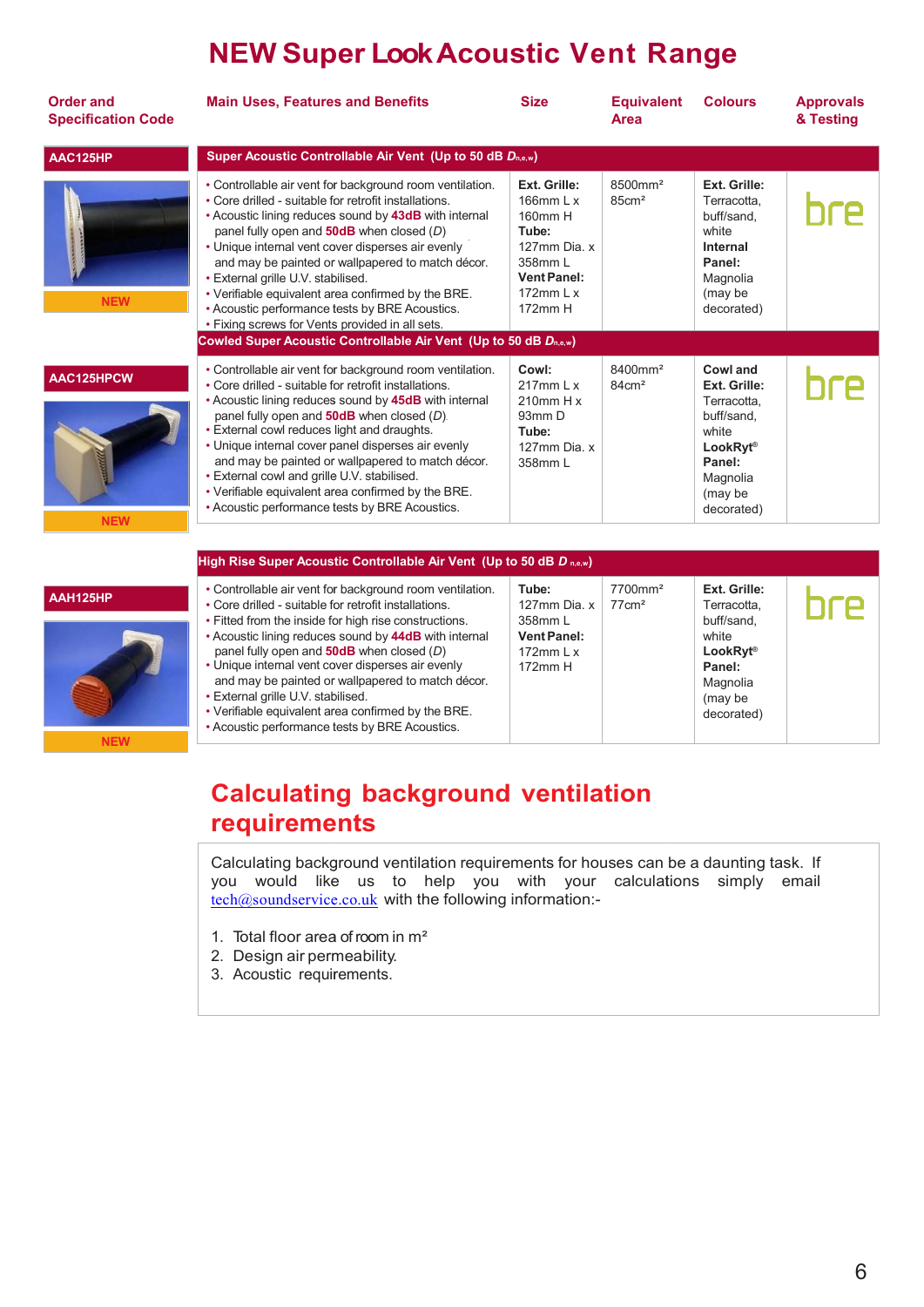## 150mm Dia. Acoustic Vent Range

| <b>Order and</b><br><b>Specification Code</b> | <b>Main Uses, Features and Benefits</b>                                                                                                                                                                                                                                                                                                                                                                                                                                                              | <b>Size</b>                                                                  | <b>Equivalent</b><br><b>Area</b>                  | <b>Colours</b>                                                             | <b>Approvals</b><br>& Testing |
|-----------------------------------------------|------------------------------------------------------------------------------------------------------------------------------------------------------------------------------------------------------------------------------------------------------------------------------------------------------------------------------------------------------------------------------------------------------------------------------------------------------------------------------------------------------|------------------------------------------------------------------------------|---------------------------------------------------|----------------------------------------------------------------------------|-------------------------------|
| AAC625HM                                      | 150mm Acoustic Vent with Hit & Miss Ventilator (Up to 37dB D <sub>n.e.w</sub> )                                                                                                                                                                                                                                                                                                                                                                                                                      |                                                                              |                                                   |                                                                            |                               |
|                                               | • Controllable air vent for background room ventilation.<br>• Core drilled - suitable for retrofit installations.<br>• Acoustic lining reduces sound by 36dB with internal<br>grille fully open and 37dB when closed (D).<br>• Internal hit & miss grille manually adjusted with an<br>easy sliding action giving control over air flow.<br>• Internal and external grilles U.V. stabilised.<br>• Verifiable equivalent area confirmed by the BRE.<br>• Acoustic performance tests by BRE Acoustics. | Grilles:<br>177 $mm L x$<br>$173$ mm $H$<br>Tube:<br>151mm Dia. x<br>358mm L | $5187$ mm <sup>2</sup><br>$51.87$ cm <sup>2</sup> | Ext. Grille:<br>Terracotta,<br>buff/sand,<br>white<br>Hit & Miss:<br>White | <b>Product Sheet 3</b>        |
| AAC625HMCW                                    | Cowled 150mm Acoustic Vent with Hit & Miss Ventilator (Up to 39dB D <sub>n,e,w</sub> )                                                                                                                                                                                                                                                                                                                                                                                                               |                                                                              |                                                   |                                                                            |                               |
|                                               | • Controllable air vent for background room ventilation.<br>• Core drilled - suitable for retrofit installations.<br>• Acoustic lining reduces sound by 38dB with internal<br>$\alpha$ (D) head and $\alpha$ (B) $\alpha$ (B) $\alpha$ (B) $\alpha$                                                                                                                                                                                                                                                  | Cowl:<br>$217$ mm L x<br>$210$ mm H x<br>$03mm$ D                            | $4991$ mm <sup>2</sup><br>$49.91 \text{cm}^2$     | Cowl and<br>Ext. Grille:<br>Terracotta,<br>huff/cand                       | <b>Product Sheet 3</b>        |

- grille fully open and 39dB • External cowl reduces when closed (*D*) light and draughts.
- Internal hit & miss grille manually adjusted with an easy sliding action giving control over air flow.
- Cowl and grilles U.V. stabilised.
- Verifiable equivalent area confirmed by the BRE.
- Acoustic performance tests by BRE Acoustics.

| lation. | Cowl:                    | 4991mm <sup>2</sup>  | Cowl and                  |         |
|---------|--------------------------|----------------------|---------------------------|---------|
|         | $217$ mm L x             | 49.91cm <sup>2</sup> | Ext. Grille:              |         |
| ernal   | $210$ mm H $x$<br>93mm D |                      | Terracotta,<br>buff/sand. | Product |
|         | Tube:                    |                      | white                     |         |
| an      | 151mm Dia. x             |                      | Hit & Miss:               |         |
|         | 358mm L                  |                      | White                     |         |
| Ξ.      |                          |                      |                           |         |
|         |                          |                      |                           |         |

| AAC635HM | 150mm Acoustic Vent with Hit & Miss Ventilator (Up to 41dB Dn.e.w)                                                                                                                                                                                                                                                                                                                                                                                                                  |                                                                             |                                                  |                                                                            |                                      |
|----------|-------------------------------------------------------------------------------------------------------------------------------------------------------------------------------------------------------------------------------------------------------------------------------------------------------------------------------------------------------------------------------------------------------------------------------------------------------------------------------------|-----------------------------------------------------------------------------|--------------------------------------------------|----------------------------------------------------------------------------|--------------------------------------|
|          | • Controllable air vent for background room ventilation.<br>• Core drilled - suitable for retrofit installations.<br>• Thicker acoustic lining reduces sound by 41dB<br>with internal grille fully open.<br>• Internal hit & miss grille manually adjusted with an<br>easy sliding action giving control over air flow.<br>• Internal and external grilles U.V. stabilised.<br>• Verifiable equivalent area confirmed by the BRE.<br>• Acoustic performance tests by BRE Acoustics. | Grilles:<br>$177mm$   x<br>$173$ mm $H$<br>Tube:<br>151mm Dia. x<br>358mm L | $4350$ mm <sup>2</sup><br>$43.5$ cm <sup>2</sup> | Ext. Grille:<br>Terracotta.<br>buff/sand.<br>white<br>Hit & Miss:<br>White | <b>BBA</b><br><b>Product Sheet 3</b> |

| AAC635HMCW | Cowled 150mm Acoustic Vent with Hit & Miss Ventilator (Up to 42dB $D_{n,\alpha,w}$ )                                                                                                                                                                                                                                                                                                                                                                                                                                  |                                                                                                |                                               |                                                                                        |                                      |
|------------|-----------------------------------------------------------------------------------------------------------------------------------------------------------------------------------------------------------------------------------------------------------------------------------------------------------------------------------------------------------------------------------------------------------------------------------------------------------------------------------------------------------------------|------------------------------------------------------------------------------------------------|-----------------------------------------------|----------------------------------------------------------------------------------------|--------------------------------------|
|            | • Controllable air vent for background room ventilation.<br>• Core drilled - suitable for retrofit installations.<br>• Thicker acoustic lining reduces sound by 42dB<br>with internal grille fully open.<br>• External cowl reduces light and draughts.<br>• Internal hit & miss grille manually adjusted with an<br>easy sliding action giving control over air flow.<br>• Cowl and grilles U.V. stabilised.<br>• Verifiable equivalent area confirmed by the BRE.<br>• Acoustic performance tests by BRE Acoustics. | Cowl:<br>$217$ mm L x<br>$210$ mm H x<br>$93mm$ D<br>Tube:<br>151mm Dia. x<br>$358$ mm $\vert$ | $3752$ mm <sup>2</sup><br>$37.52 \text{cm}^2$ | Cowl and<br>Ext. Grille:<br>Terracotta.<br>buff/sand.<br>white<br>Hit & Miss:<br>White | <b>RRA</b><br><b>Product Sheet 3</b> |

Р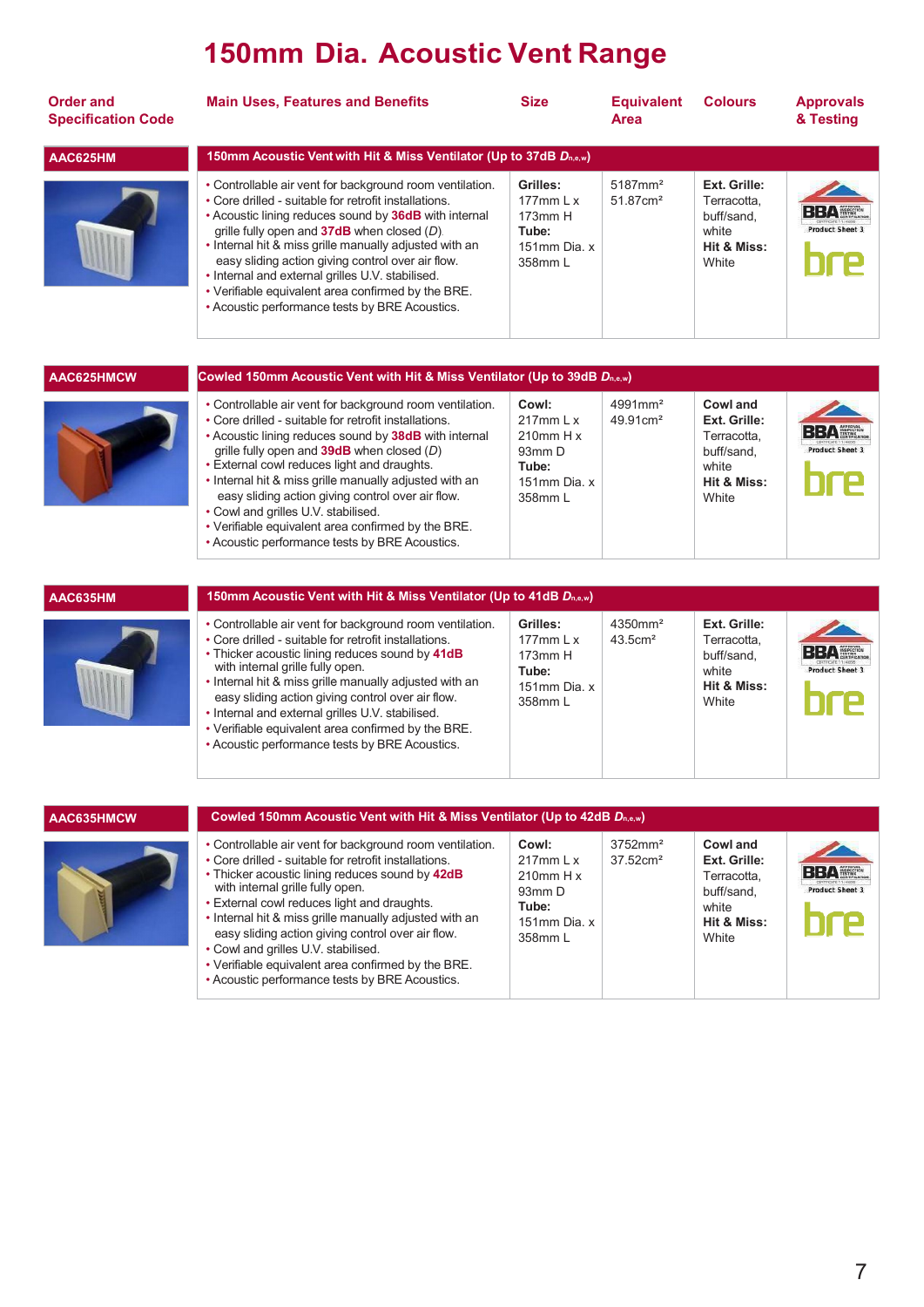### Acoustic Vent Sets

| <b>Order and</b><br><b>Specification Code</b> | <b>Main Uses, Features and Benefits</b>                                                                                                                                                                                                                                                                                                                                                                                                                                                                                                            | <b>Size</b>                                                                                                    | <b>Equivalent</b><br>Area                  | <b>Colours</b>                                                                                                 | <b>Approvals</b><br>& Testing        |
|-----------------------------------------------|----------------------------------------------------------------------------------------------------------------------------------------------------------------------------------------------------------------------------------------------------------------------------------------------------------------------------------------------------------------------------------------------------------------------------------------------------------------------------------------------------------------------------------------------------|----------------------------------------------------------------------------------------------------------------|--------------------------------------------|----------------------------------------------------------------------------------------------------------------|--------------------------------------|
| TAL4H&M                                       | '9x3' Acoustic AirLiner® Set with Hit & Miss Ventilator (Up to 39dB Dn,e,w)                                                                                                                                                                                                                                                                                                                                                                                                                                                                        |                                                                                                                |                                            |                                                                                                                |                                      |
| <b>IMPROVED AIR FLOW</b>                      | • Controllable air vent for background room ventilation.<br>• Acoustic lining reduces sound by 38dB with internal<br>grille fully open and 39dB when closed<br>• Internal baffle reduces light and draughts.<br>• Internal hit & miss grille manually adjusted with an<br>easy sliding action giving control over air flow.<br>· External baffles prevent cross cavity water transfer.<br>• Internal and external grilles U.V. stabilised.<br>. New higher equivalent area confirmed by the BRE.<br>• Acoustic performance tests by BRE Acoustics. | Vent:<br>Extends from<br>250-368mm L<br>with air brick<br>fitted<br>Hit & Miss:<br>$271$ mm L x<br>95mm H      | 6300mm <sup>2</sup><br>$63 \text{cm}^2$    | Air Brick:<br>Terracotta.<br>buff/sand.<br>white, grey,<br>blue/black,<br>black, brown<br>Hit & Miss:<br>White | BBA#<br><b>Product Sheet 3</b>       |
|                                               |                                                                                                                                                                                                                                                                                                                                                                                                                                                                                                                                                    |                                                                                                                |                                            |                                                                                                                |                                      |
| <b>TALH&amp;M</b>                             | '9x6' Acoustic Vent Set with Hit & Miss Ventilator (Up to 40dB Dn,e,w)                                                                                                                                                                                                                                                                                                                                                                                                                                                                             |                                                                                                                |                                            |                                                                                                                |                                      |
| <b>IMPROVED AIR FLOW</b>                      | • Controllable air vent for background room ventilation.<br>• Acoustic lining reduces sound by 39dB with internal<br>grille fully open and 40dB when closed<br>. Internal baffles reduce light and draughts.<br>• Internal hit & miss grille manually adjusted with an<br>easy sliding action giving control over air flow.<br>. External baffles prevent cross cavity water transfer.<br>• Internal and external grilles U.V. stabilised.<br>. New higher equivalent area confirmed by the BRE.<br>• Acoustic performance tests by BRE Acoustics. | Vent:<br><b>Extends from</b><br>250-404mm L<br>with air brick<br>fitted<br>Hit & Miss:<br>271mm L x<br>171mm H | 10500mm <sup>2</sup><br>105cm <sup>2</sup> | Air Brick:<br>Terracotta,<br>buff/sand.<br>white, grey,<br>blue/black,<br>black, brown<br>Hit & Miss:<br>White | <b>BBA</b><br><b>Product Sheet 3</b> |
|                                               |                                                                                                                                                                                                                                                                                                                                                                                                                                                                                                                                                    |                                                                                                                |                                            |                                                                                                                |                                      |
| TAL9H&M                                       | '9x9' Acoustic Vent Set with Hit & Miss Ventilator (Up to 38dB Dn,e,w)                                                                                                                                                                                                                                                                                                                                                                                                                                                                             |                                                                                                                |                                            |                                                                                                                |                                      |
| <b>IMPROVED AIR FLOW</b>                      | • Controllable air vent for background room ventilation.<br>• Acoustic lining reduces sound by 38dB with<br>internal grille fully open or closed.<br>• Internal baffles reduce light and draughts.<br>• Internal hit & miss grille manually adjusted with an<br>easy sliding action giving control over air flow.<br>• External baffles prevent cross cavity water transfer.<br>• Internal and external grilles U.V. stabilised.<br>. New higher equivalent area confirmed by the BRE.<br>• Acoustic performance tests by BRE Acoustics.           | Vent:<br>Extends from<br>250-404mm L<br>with air brick<br>fitted<br>Hit & Miss:<br>271mm L x<br>247mm H        | 12800mm <sup>2</sup><br>$128 \text{cm}^2$  | Air Brick:<br>Terracotta.<br>buff/sand.<br>white, grey,<br>blue/black,<br>black, brown<br>Hit & Miss:<br>White | <b>BBA</b><br><b>Product Sheet 3</b> |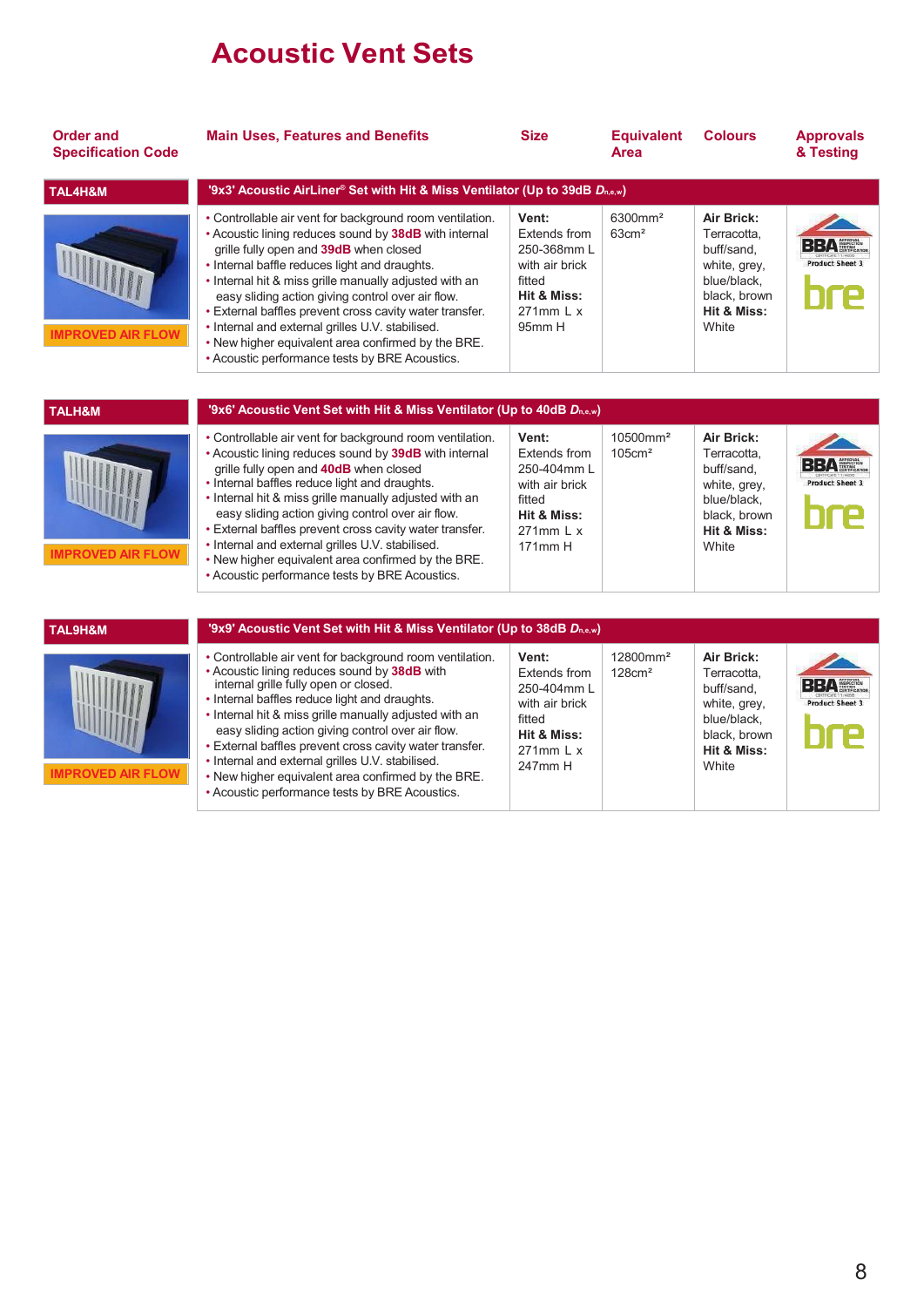## Cowled Acoustic Vent Sets

| <b>Order and</b><br><b>Specification Code</b> | <b>Main Uses, Features and Benefits</b>                                                                                                                                                                                                                                                                                                                                                                                                                                                                                                          | <b>Size</b>                                                                                                               | <b>Equivalent</b><br>Area                 | <b>Colours</b>                                                                     | <b>Approvals</b><br>& Testing        |
|-----------------------------------------------|--------------------------------------------------------------------------------------------------------------------------------------------------------------------------------------------------------------------------------------------------------------------------------------------------------------------------------------------------------------------------------------------------------------------------------------------------------------------------------------------------------------------------------------------------|---------------------------------------------------------------------------------------------------------------------------|-------------------------------------------|------------------------------------------------------------------------------------|--------------------------------------|
| <b>TAL4HMCWL</b>                              | '9x3' Cowled Acoustic AirLiner® Set with Hit & Miss Ventilator (Up to 40dB Dn,e,w)                                                                                                                                                                                                                                                                                                                                                                                                                                                               |                                                                                                                           |                                           |                                                                                    |                                      |
| <b>IMPROVED AIR FLOW</b>                      | • Controllable air vent for background room ventilation.<br>• Acoustic lining reduces sound by 39dB with internal<br>grille fully open and 40dB when closed<br>. Cowl and internal baffle reduces light and draughts.<br>• Internal hit & miss grille manually adjusted with an<br>easy sliding action giving control over air flow.<br>· External baffles prevent cross cavity water transfer.<br>• Cowl and grilles U.V. stabilised.<br>. New higher equivalent area confirmed by the BRE.<br>• Acoustic performance tests by BRE Acoustics.   | Cowl:<br>255 $mm L x$<br>96mm H x<br>44mm D<br>Vent:<br>Extends from<br>250-368mm L<br>with air brick<br>fitted           | 6300mm <sup>2</sup><br>$63 \text{cm}^2$   | Cowl &<br>Air Brick:<br>Terracotta.<br>buff/sand<br>Hit & Miss:<br>White           | <b>BBA</b><br><b>Product Sheet 3</b> |
|                                               |                                                                                                                                                                                                                                                                                                                                                                                                                                                                                                                                                  |                                                                                                                           |                                           |                                                                                    |                                      |
| <b>TALHMCW</b>                                | '9x6' Cowled Acoustic AirLiner® Set with Hit & Miss Ventilator (Up to 42dB Dn,e,w)                                                                                                                                                                                                                                                                                                                                                                                                                                                               |                                                                                                                           |                                           |                                                                                    |                                      |
| <b>IMPROVED AIR FLOW</b>                      | • Controllable air vent for background room ventilation.<br>• Acoustic lining reduces sound by 42dB $D_{n,e,w}$ with<br>internal grille fully open or closed.<br>• Cowl and internal baffles reduce light and draughts.<br>• Internal hit & miss grille manually adjusted with an<br>easy sliding action giving control over air flow.<br>· External baffles prevent cross cavity water transfer.<br>• Cowl and grilles U.V. stabilised.<br>. New higher equivalent area confirmed by the BRE.<br>• Acoustic performance tests by BRE Acoustics. | Cowl:<br>255mm L x<br>154 $mm$ H $x$<br>74mm D<br>Vent:<br><b>Extends from</b><br>250-404mm L<br>with air brick<br>fitted | 9800mm <sup>2</sup><br>$98 \text{cm}^2$   | Cowl &<br>Air Brick:<br>Terracotta.<br>buff/sand.<br>white<br>Hit & Miss:<br>White | BΒΔ<br><b>Product Sheet 3</b>        |
|                                               |                                                                                                                                                                                                                                                                                                                                                                                                                                                                                                                                                  |                                                                                                                           |                                           |                                                                                    |                                      |
| <b>TAL9HMCWL</b>                              | '9x9' Cowled Acoustic Vent Set with Hit & Miss Ventilator (Up to 41dB Dn,e,w)                                                                                                                                                                                                                                                                                                                                                                                                                                                                    |                                                                                                                           |                                           |                                                                                    |                                      |
| <b>IMPROVED AIR FLOW</b>                      | • Controllable air vent for background room ventilation.<br>• Acoustic lining reduces sound by 40dB with internal<br>grille fully open and 41dB when closed<br>• Cowl and internal baffles reduce light and draughts.<br>• Internal hit & miss grille manually adjusted with an<br>easy sliding action giving control over air flow.<br>• External baffles prevent cross cavity water transfer.<br>• Cowl and grilles U.V. stabilised.<br>. New higher equivalent area confirmed by the BRE.<br>• Acoustic performance tests by BRE Acoustics.   | Cowl:<br>$274$ mm L x<br>$235$ mm H x<br>103mm D<br>Vent:<br>Extends from<br>250-404mm L<br>with air brick<br>fitted      | 12700mm <sup>2</sup><br>$127 \text{cm}^2$ | Cowl &<br>Air Brick:<br>Terracotta.<br>buff/sand.<br>white<br>Hit & Miss:<br>White | BBAH<br><b>Product Sheet 3</b>       |

#### Can't find the colour you require?

We are able to manufacture cowls, air bricks and external louvre grilles in alternative colours. You can choose from our standard colour palette below or provide us with a RAL number.

Call 01993 704810 and talk to our sales office about colour matching.

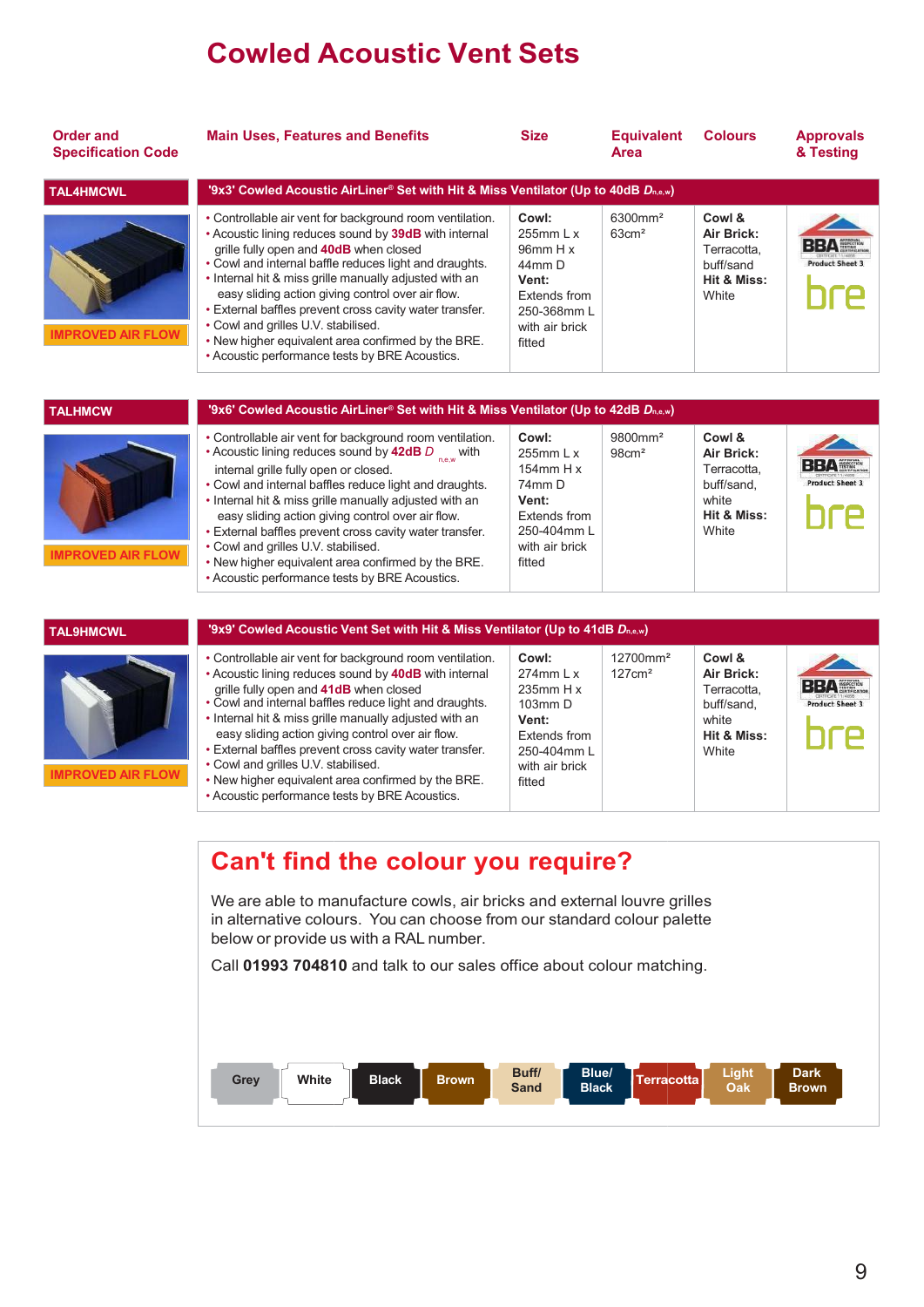### Quick View Guide to Acoustic Ventilators for Boiler, Stove and Fire Ventilation

| <b>Product Name</b>                                                                  | <b>Product</b><br>Code | <b>Equivalent</b><br><b>Area</b> | <b>Sound Reduction</b><br>$\mathbf{dB}$ $\mathbf{D}_{_{\mathbf{n},\mathbf{e},\mathbf{w}}}$ | Page |
|--------------------------------------------------------------------------------------|------------------------|----------------------------------|--------------------------------------------------------------------------------------------|------|
| <b>Super Acoustic Vent</b>                                                           | AAC125LP               | 74cm <sup>2</sup>                | 44 dB                                                                                      | 11   |
| <b>Cowled Super Acoustic Vent</b>                                                    | AAC125LPCW             | 72cm <sup>2</sup>                | 45 dB                                                                                      | 11   |
| <b>High Rise Super Acoustic</b>                                                      | AAH125LP               | $66$ cm <sup>2</sup>             | 44 dB                                                                                      | 11   |
| 150mm Acoustic Vent                                                                  | <b>AAC625</b>          | 79.06cm <sup>2</sup>             | 36 dB                                                                                      | 12   |
| Cowled 150mm Acoustic Vent                                                           | AAC625CW               | 75.11cm <sup>2</sup>             | 38 dB                                                                                      | 12   |
| 150mm Acoustic Vent                                                                  | AAC635                 | 54.12cm <sup>2</sup>             | 41 dB                                                                                      | 12   |
| Cowled 150mm Vent                                                                    | AAC635CW               | 52.48cm <sup>2</sup>             | 42 dB                                                                                      | 12   |
| '9x3' Acoustic Vent Set with Flush Louvre Ventilator and<br><b>Improved Air Flow</b> | TAL4SET                | 58cm <sup>2</sup>                | 38 dB                                                                                      | 13   |
| '9x6' Acoustic Vent Set with Flush Louvre Ventilator and<br><b>Improved Air Flow</b> | <b>TALSET</b>          | $63 \text{cm}^2$                 | 39 dB                                                                                      | 13   |
| '9x9' Acoustic Vent Set with Louvre Ventilator<br>and Improved Air Flow              | TAL9SET                | 131cm <sup>2</sup>               | 38 dB                                                                                      | 13   |
| '9x3' Cowled Acoustic Vent Set with Flush Louvre<br>Ventilator and Improved Air Flow | TAL4CWL                | $58 \text{cm}^2$                 | 39 dB                                                                                      | 14   |
| '9x6' Cowled Acoustic Vent Set with Flush Louvre<br>Ventilator and Improved Air Flow | <b>TALCWL</b>          | 55cm <sup>2</sup>                | 42 dB                                                                                      | 14   |
| '9x9' Cowled Acoustic Vent Set with Flush Louvre<br>Ventilator and Improved Air Flow | TAL9CWL                | 122cm <sup>2</sup>               | 40 dB                                                                                      | 14   |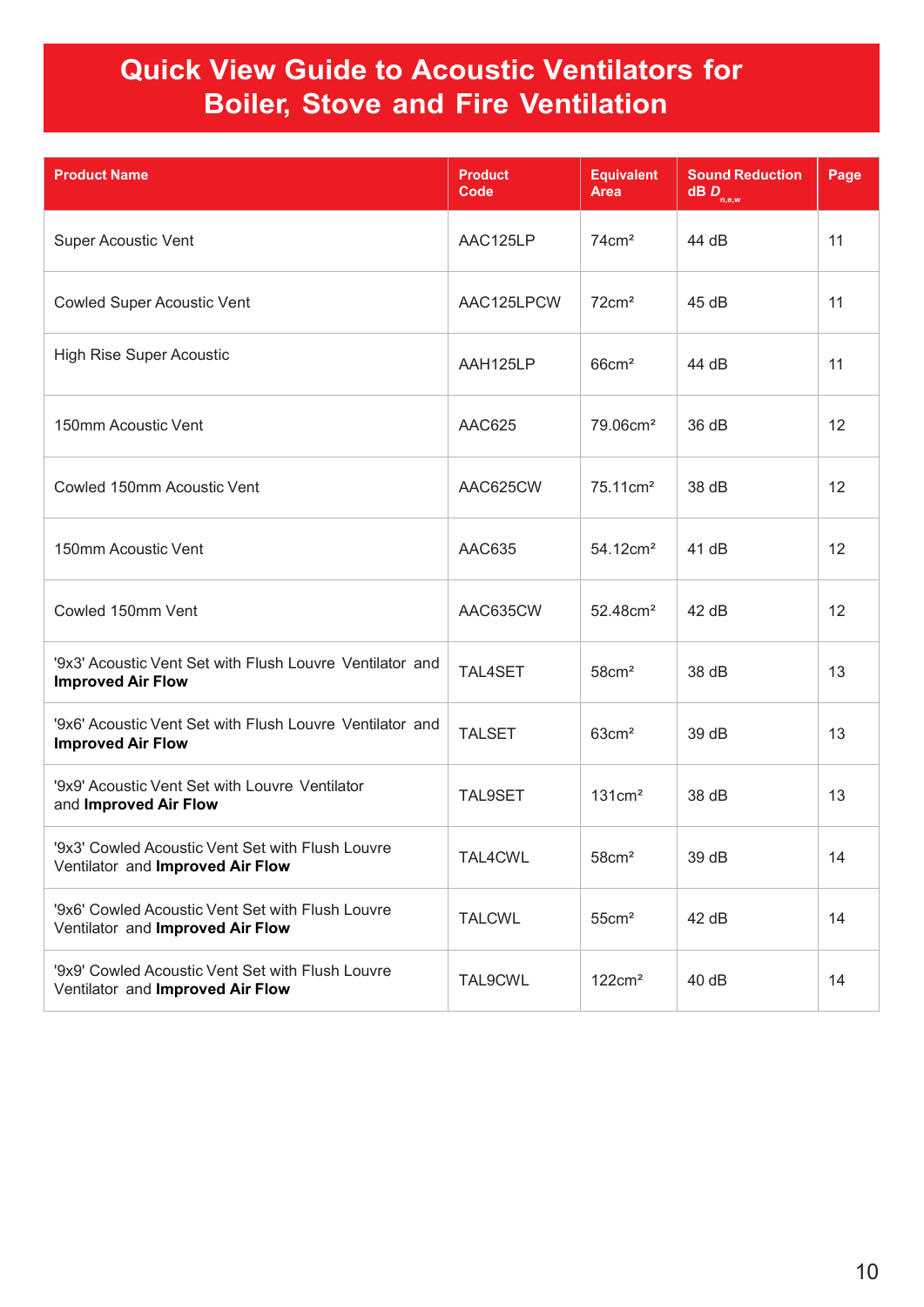## NEW Super Acoustic Air Vent Range

| <b>Order and</b><br><b>Specification Code</b> | <b>Main Uses, Features and Benefits</b>                                                                                                                                                                                                                                                                                                                                                                                                                                                                                             | <b>Size</b>                                                                                                     | <b>Equivalent</b><br><b>Area</b>        | <b>Colours</b>                                                                                                            | <b>Approvals</b><br>& Testing |
|-----------------------------------------------|-------------------------------------------------------------------------------------------------------------------------------------------------------------------------------------------------------------------------------------------------------------------------------------------------------------------------------------------------------------------------------------------------------------------------------------------------------------------------------------------------------------------------------------|-----------------------------------------------------------------------------------------------------------------|-----------------------------------------|---------------------------------------------------------------------------------------------------------------------------|-------------------------------|
| AAC125LP                                      | <b>Super Acoustic Vent (44dB Dn,e,w)</b>                                                                                                                                                                                                                                                                                                                                                                                                                                                                                            |                                                                                                                 |                                         |                                                                                                                           |                               |
| <b>NEW</b>                                    | • Combustion air vent for boilers stoves and fires.<br>• Core drilled - suitable for retrofit installations.<br>• Acoustic lining reduces sound by 44dB<br>• Unique internal vent panel disperses air evenly<br>and may be painted or wallpapered to match décor.<br>• External grille U.V. stabilised.<br>• HETAS approved for use with solid fuel appliances.<br>• Verifiable equivalent area confirmed by the BRE.<br>• Acoustic performance tests by BRE Acoustics.<br>. Fixing screws for Acoustic Vents provided in all sets. | Ext. Grille:<br>166 $mm$ L $x$<br>160mm H<br>Tube:<br>127mm Dia. x<br>358mm L<br>Panel:<br>172mm L x<br>172mm H | 7400mm <sup>2</sup><br>$74 \text{cm}^2$ | Ext. Grille:<br>Terracotta.<br>buff/sand.<br>white<br>Vent Panel:<br>Magnolia<br>(may be<br>decorated)                    |                               |
| AAC125LPCW                                    | <b>Cowled Super Acoustic Vents (45dB Dn,e,w)</b>                                                                                                                                                                                                                                                                                                                                                                                                                                                                                    |                                                                                                                 |                                         |                                                                                                                           |                               |
| <b>NEW</b>                                    | • Combustion air vent for boilers stoves and fires.<br>• Core drilled - suitable for retrofit installations.<br>• Acoustic lining reduces sound by 45dB<br>• External cowl reduces light and draughts.<br>• Unique internal vent panel disperses air evenly and<br>may be painted or wallpapered to match décor.<br>• External cowl and grille U.V. stabilised.<br>• HETAS approved for use with solid fuel appliances.<br>• Verifiable equivalent area confirmed by the BRE.<br>• Acoustic performance tests by BRE Acoustics.     | Cowl:<br>$217$ mm L x<br>$210$ mm H x<br>93mm D<br>Tube:<br>127mm Dia. x<br>358mm L                             | 7200mm <sup>2</sup><br>$72 \text{cm}^2$ | Cowl and<br>Ext. Grille:<br>Terracotta.<br>buff/sand.<br>white<br><b>Vent Panel:</b><br>Magnolia<br>(may be<br>decorated) | <b>HETAS</b>                  |
| AAH125LP                                      | High Rise Super Acoustic Vent (44dB Dn,e,w)                                                                                                                                                                                                                                                                                                                                                                                                                                                                                         |                                                                                                                 |                                         |                                                                                                                           |                               |
|                                               | • Combustion air vent for boilers stoves and fires.<br>• Core drilled - suitable for retrofit installations.<br>• Fitted from the inside for high rise constructions.<br>• Acoustic lining reduces sound by 44dB<br>• Unique internal vent panel disperses air evenly<br>and may be painted or wallpapered to match décor.<br>• External grille U.V. stabilised.<br>$\bullet$ HETAS annroved for use with solid fuel annliances                                                                                                     | Tube:<br>127mm Dia. x<br>358mm L<br>Panel:<br>172 $mm L x$<br>172mm H                                           | 6600mm <sup>2</sup><br>$66 \text{cm}^2$ | Ext. Grille:<br>Terracotta.<br>buff/sand.<br>white<br><b>Vent Panel:</b><br>Magnolia<br>(may be                           |                               |

NEW

Calculating ventilation requirements

If you would like us to help you calculate the equivalent area requirement for your boiler, stove or fire simply email <u>tech@soundservice.co.uk</u> with the following information:-

1. Appliance type e.g. gas, solid fuel, open fire etc.

• HETAS approved for use with solid fuel appliances. • Verifiable equivalent area confirmed by the BRE. • Acoustic performance tests by BRE Acoustics.

- 2. kW output or input.
- 3. Design air permeability or year building was constructed.
- 4. Acoustic requirements.

decorated)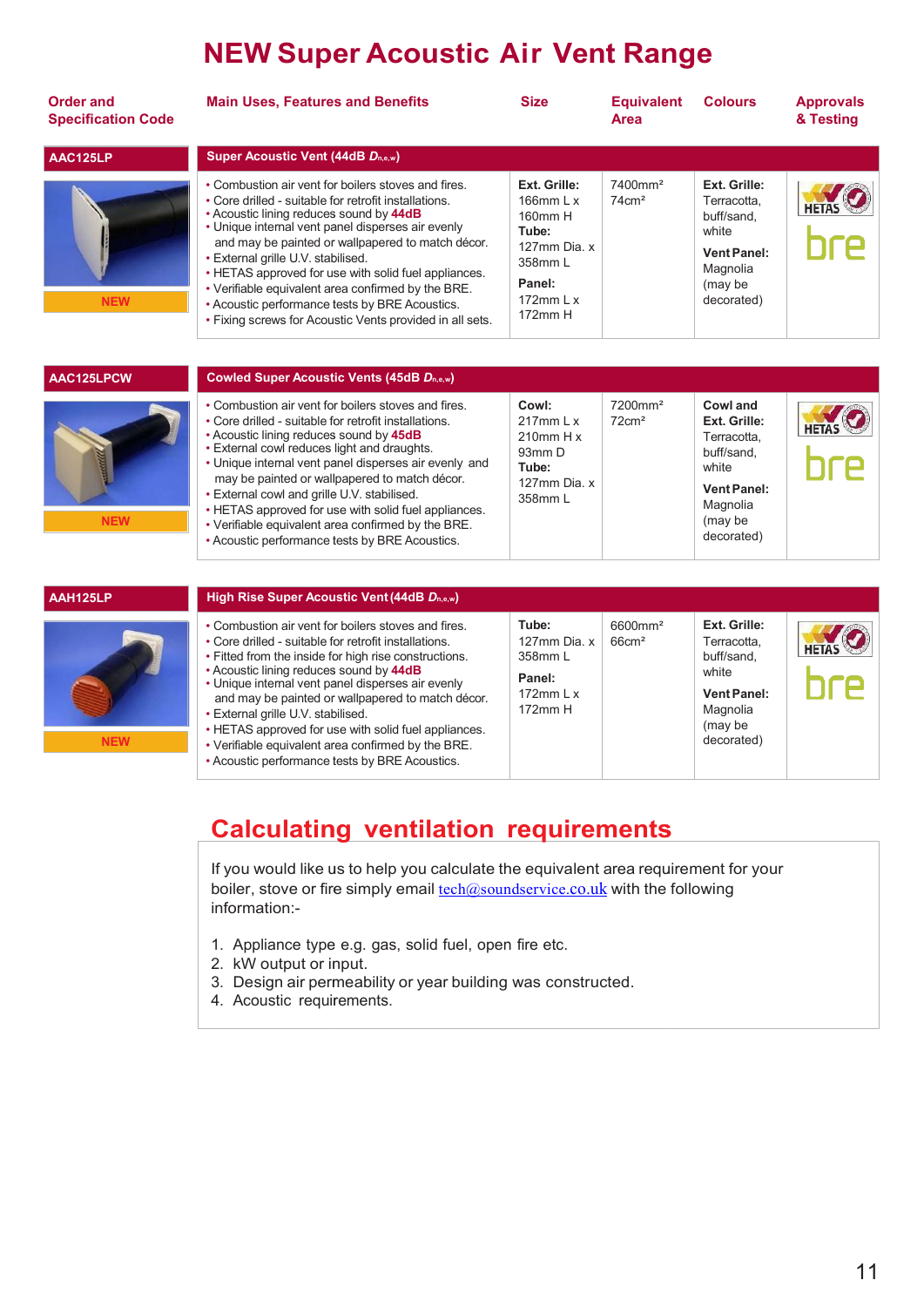## 150mm Dia. Acoustic Air Vent Range Range

| <b>Order and</b><br><b>Specification Code</b> | <b>Main Uses, Features and Benefits</b>                                                                                                                                                                                                                                                                                                                                                                                             | <b>Size</b>                                                                  | <b>Equivalent</b><br><b>Area</b>               | <b>Colours</b>                                                              | <b>Approvals</b><br>& Testing        |
|-----------------------------------------------|-------------------------------------------------------------------------------------------------------------------------------------------------------------------------------------------------------------------------------------------------------------------------------------------------------------------------------------------------------------------------------------------------------------------------------------|------------------------------------------------------------------------------|------------------------------------------------|-----------------------------------------------------------------------------|--------------------------------------|
| <b>AAC625</b>                                 | 150mm Acoustic Vent (36dB Dn.e.w)                                                                                                                                                                                                                                                                                                                                                                                                   |                                                                              |                                                |                                                                             |                                      |
|                                               | • Combustion air vent for boilers stoves and fires.<br>• Core drilled - suitable for retrofit installations.<br>• Acoustic lining reduces sound by 36dB<br>• Finished with a fixed open louvre vent internally.<br>• Internal and external grilles U.V. stabilised.<br>• HETAS approved for use with solid fuel appliances.<br>• Verifiable equivalent area confirmed by the BRE.<br>• Acoustic performance tests by BRE Acoustics. | Grilles:<br>$177$ mm L x<br>$173$ mm $H$<br>Tube:<br>151mm Dia. x<br>358mm L | $7906$ mm <sup>2</sup><br>79.06cm <sup>2</sup> | Ext. Grille:<br>Terracotta,<br>buff/sand.<br>white<br>Int. Grille:<br>White | <b>BBA</b><br><b>Product Sheet 4</b> |

| Cowled 150mm Acoustic Vent (38dB Dn,e,w)                                                                                                                                                                                                                                                                                                                                                                                                                              |                                                                                       |                                             |                                                                                         |                                      |
|-----------------------------------------------------------------------------------------------------------------------------------------------------------------------------------------------------------------------------------------------------------------------------------------------------------------------------------------------------------------------------------------------------------------------------------------------------------------------|---------------------------------------------------------------------------------------|---------------------------------------------|-----------------------------------------------------------------------------------------|--------------------------------------|
| • Combustion air vent for boilers stoves and fires.<br>• Core drilled - suitable for retrofit installations.<br>• Acoustic lining reduces sound by 38dB<br>• External cowl reduces light and draughts.<br>. Finished with a fixed open louvre vent internally.<br>• Cowl and grilles U.V. stabilised.<br>• HETAS approved for use with solid fuel appliances.<br>• Verifiable equivalent area confirmed by the BRE.<br>• Acoustic performance tests by BRE Acoustics. | Cowl:<br>$217$ mm L x<br>$210$ mm H x<br>$93mm$ D<br>Tube:<br>151mm Dia. x<br>358mm L | 7511mm <sup>2</sup><br>75.11cm <sup>2</sup> | Cowl and<br>Ext. Grille:<br>Terracotta.<br>buff/sand.<br>white<br>Int. Grille:<br>White | <b>BBA</b><br><b>Product Sheet 4</b> |



AAC625CW

| 150mm Acoustic Vent (41dB $D_{n,e,w}$ )                                                                                                                                                                                                                                                                                                                                                                                                     |                                                                                                |                                                |                                                                             |                        |
|---------------------------------------------------------------------------------------------------------------------------------------------------------------------------------------------------------------------------------------------------------------------------------------------------------------------------------------------------------------------------------------------------------------------------------------------|------------------------------------------------------------------------------------------------|------------------------------------------------|-----------------------------------------------------------------------------|------------------------|
| • Combustion air vent for boilers stoves and fires.<br>• Core drilled - suitable for retrofit installations.<br>. Thicker acoustic lining reduces sound by 41dB<br>• Finished with a fixed open louvre vent internally.<br>• Internal and external grilles U.V. stabilised.<br>• HETAS approved for use with solid fuel appliances.<br>• Verifiable equivalent area confirmed by the BRE.<br>• Acoustic performance tests by BRE Acoustics. | Grilles:<br>$177$ mm $\frac{1}{x}$<br>173mm H<br>Tube:<br>151 $mm$ Dia $x$<br>$358$ mm $\vert$ | $5412$ mm <sup>2</sup><br>54 12cm <sup>2</sup> | Ext. Grille:<br>Terracotta.<br>buff/sand.<br>white<br>Int. Grille:<br>White | <b>Product Sheet 4</b> |

| AAC635CW | Cowled 150mm Acoustic Vent (42dB Dn.e.w)                                                                                                                                                                                                                                                                                                                                                                                                                                      |                                                                                                          |                                                   |                                                                                         |                                                           |
|----------|-------------------------------------------------------------------------------------------------------------------------------------------------------------------------------------------------------------------------------------------------------------------------------------------------------------------------------------------------------------------------------------------------------------------------------------------------------------------------------|----------------------------------------------------------------------------------------------------------|---------------------------------------------------|-----------------------------------------------------------------------------------------|-----------------------------------------------------------|
|          | • Combustion air vent for boilers stoves and fires.<br>• Core drilled - suitable for retrofit installations.<br>• Thicker acoustic lining reduces sound by 42dB<br>• External cowl reduces light and draughts.<br>• Finished with a fixed open louvre vent internally.<br>• Cowl and grilles U.V. stabilised.<br>• HETAS approved for use with solid fuel appliances.<br>• Verifiable equivalent area confirmed by the BRE.<br>• Acoustic performance tests by BRE Acoustics. | Cowl:<br>$217$ mm $\frac{1}{x}$<br>$210$ mm H x<br>$93mm$ D<br>Tube:<br>151mm Dia. x<br>$358$ mm $\vert$ | $5248$ mm <sup>2</sup><br>$52.48$ cm <sup>2</sup> | Cowl and<br>Ext. Grille:<br>Terracotta.<br>buff/sand.<br>white<br>Int. Grille:<br>White | $B \rightarrow \Delta$ superior<br><b>Product Sheet 4</b> |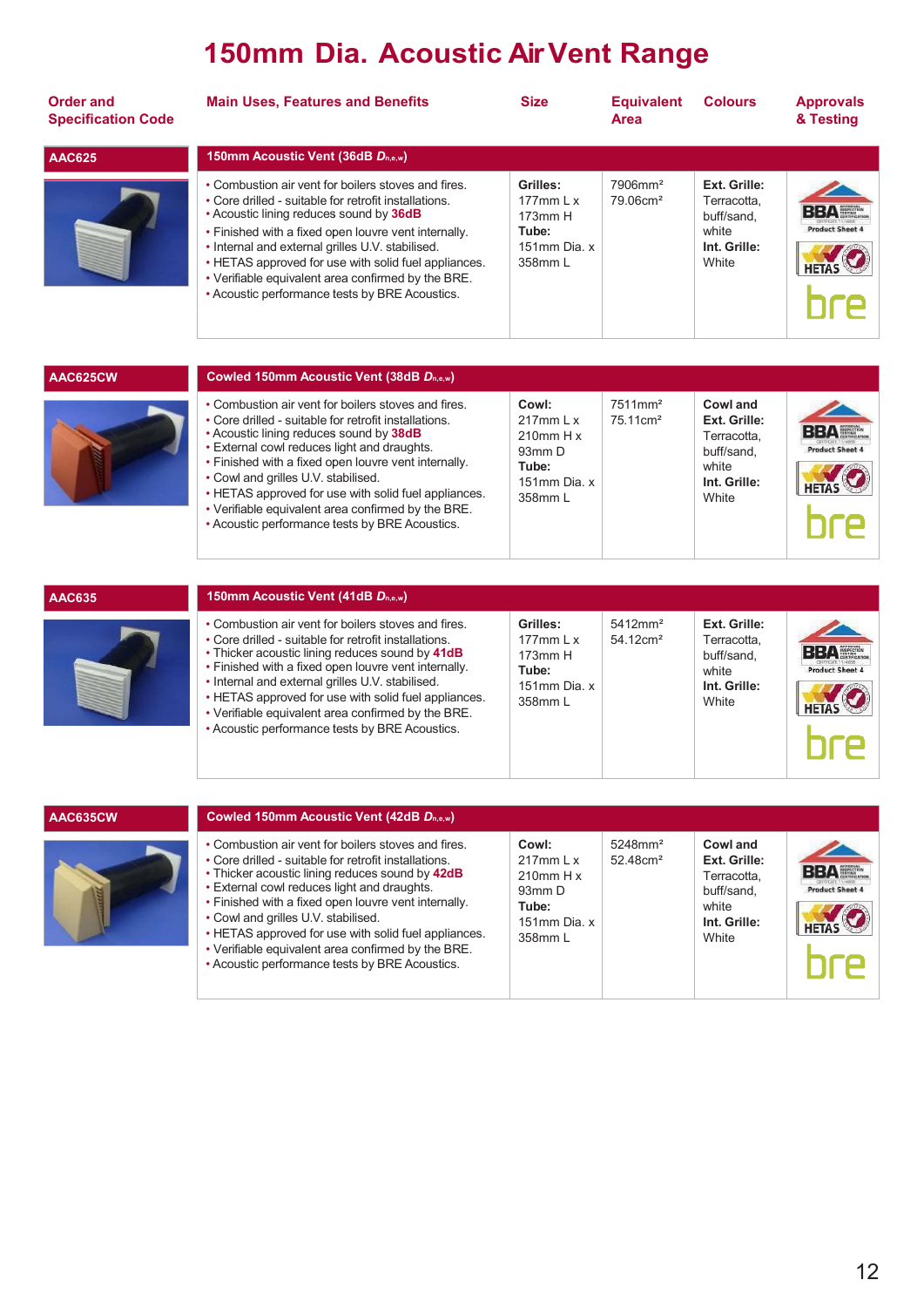## Acoustic Air Vent Sets

| <b>Order and</b><br><b>Specification Code</b> | <b>Main Uses, Features and Benefits</b>                                                                                                                                                                                                                                                                                                                                                                                                                                                                                                       | <b>Size</b>                                                                                                               | <b>Equivalent</b><br>Area                 | <b>Colours</b>                                                                                             | <b>Approvals</b><br>& Testing        |
|-----------------------------------------------|-----------------------------------------------------------------------------------------------------------------------------------------------------------------------------------------------------------------------------------------------------------------------------------------------------------------------------------------------------------------------------------------------------------------------------------------------------------------------------------------------------------------------------------------------|---------------------------------------------------------------------------------------------------------------------------|-------------------------------------------|------------------------------------------------------------------------------------------------------------|--------------------------------------|
| <b>TAL4SET</b>                                | '9x3' Acoustic Vent Set with Flush Louvre Ventilator (38dB Dn,e,w)                                                                                                                                                                                                                                                                                                                                                                                                                                                                            |                                                                                                                           |                                           |                                                                                                            |                                      |
| <b>IMPROVED AIR FLOW</b>                      | • Combustion air vent for boilers stoves and fires.<br>• Acoustic lining reduces sound by 38dB<br>. Internal baffle reduces light and draughts.<br>• Finished with a fixed open flush fitting louvre vent.<br>. External baffles prevent cross cavity water transfer.<br>• Internal and external grilles U.V. stabilised.<br>• HETAS approved for use with solid fuel appliances.<br>. New higher equivalent area confirmed by the BRE.<br>• Acoustic performance tests by BRE Acoustics.                                                     | Vent:<br><b>Extends from</b><br>250-368mm L<br>with air brick<br>fitted<br>Louvre:<br>$270$ mm L x<br>97 <sub>mm</sub> H  | 5800mm <sup>2</sup><br>58cm <sup>2</sup>  | Air Brick:<br>Terracotta.<br>buff/sand.<br>white, grey,<br>blue/black.<br>black, brown<br>Louvre:<br>White | <b>Product Sheet 4</b>               |
|                                               |                                                                                                                                                                                                                                                                                                                                                                                                                                                                                                                                               |                                                                                                                           |                                           |                                                                                                            |                                      |
| <b>TALSET</b>                                 | '9x6' Acoustic Vent Set with Flush Louvre Ventilator (39dB Dn,e,w)                                                                                                                                                                                                                                                                                                                                                                                                                                                                            |                                                                                                                           |                                           |                                                                                                            |                                      |
| <b>IMPROVED AIR FLOW</b>                      | • Combustion air vent for boilers stoves and fires.<br>• Acoustic lining reduces sound by 38dB<br>• Internal baffles reduce light and draughts.<br>• Finished with a fixed open flush fitting louvre vent.<br>• External baffles prevent cross cavity water transfer.<br>• Internal and external grilles U.V. stabilised.<br>• HETAS approved for use with solid fuel appliances.<br>. New higher equivalent area confirmed by the BRE.<br>• Acoustic performance tests by BRE Acoustics.                                                     | Vent:<br>Extends from<br>250-404mm L<br>with air bricks<br>fitted<br>Louvre:<br>$264$ mm $\mid x$<br>166mm H              | 6300mm <sup>2</sup><br>$63 \text{cm}^2$   | Air Brick:<br>Terracotta.<br>buff/sand.<br>white, grey,<br>blue/black,<br>black, brown<br>Louvre:<br>White | <b>BBA</b><br><b>Product Sheet 4</b> |
|                                               |                                                                                                                                                                                                                                                                                                                                                                                                                                                                                                                                               |                                                                                                                           |                                           |                                                                                                            |                                      |
| <b>TAL9SET</b>                                | '9x9' Acoustic Vent Set with Louvre Ventilator (38dB Dn,e,w)                                                                                                                                                                                                                                                                                                                                                                                                                                                                                  |                                                                                                                           |                                           |                                                                                                            |                                      |
| <b>IMPROVED AIR FLOW</b>                      | • Combustion air vent for boilers stoves and fires.<br>• Acoustic lining reduces sound by 38dB<br>• Provides over 130cm <sup>2</sup> equivalent area.<br>• Internal baffles reduce light and draughts.<br>• Finished with a fixed open louvre vent internally.<br>• External baffles prevent cross cavity water transfer.<br>• Internal and external grilles U.V. stabilised.<br>• HETAS approved for use with solid fuel appliances.<br>. New higher equivalent area confirmed by the BRE.<br>• Acoustic performance tests by BRE Acoustics. | AirLiner <sup>®</sup> :<br>Extends from<br>250-404mm L<br>with air bricks<br>fitted<br>Louvre:<br>$271$ mm L x<br>247mm H | 13100mm <sup>2</sup><br>$131 \text{cm}^2$ | Air Brick:<br>Terracotta,<br>buff/sand.<br>white, grey,<br>blue/black.<br>black, brown<br>Louvre:<br>White | <b>BBA</b><br><b>Product Sheet 4</b> |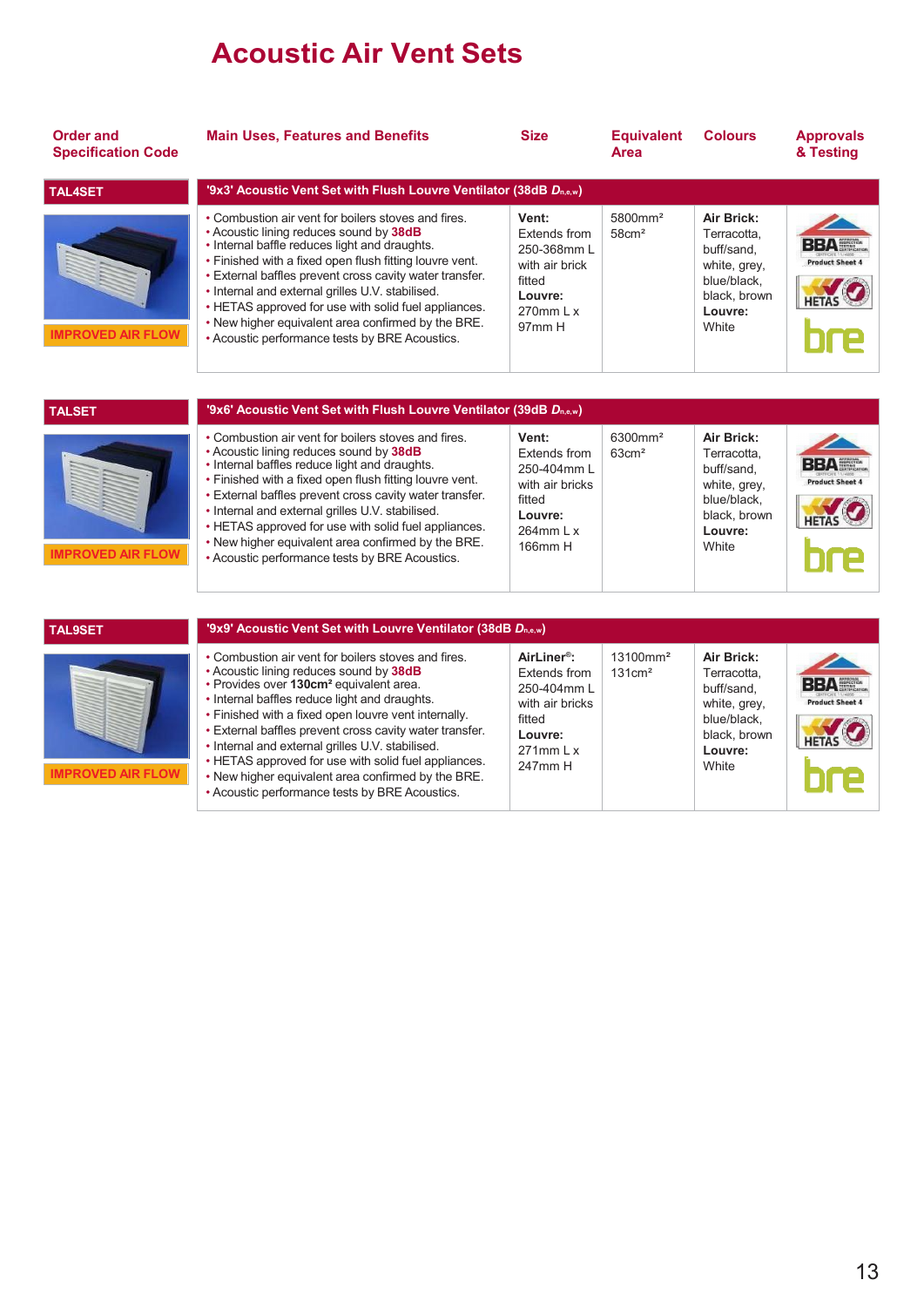## **Cowled Acoustic Air Vent Sets**

| <b>Order and</b><br><b>Specification Code</b> | <b>Main Uses, Features and Benefits</b>                                                                                                                                                                                                                                                                                                                                                                                                                                               | <b>Size</b>                                                                                                                           | <b>Equivalent</b><br>Area                | <b>Colours</b>                                                                 | <b>Approvals</b><br>& Testing |
|-----------------------------------------------|---------------------------------------------------------------------------------------------------------------------------------------------------------------------------------------------------------------------------------------------------------------------------------------------------------------------------------------------------------------------------------------------------------------------------------------------------------------------------------------|---------------------------------------------------------------------------------------------------------------------------------------|------------------------------------------|--------------------------------------------------------------------------------|-------------------------------|
| <b>TAL4CWL</b>                                | '9x3' Cowled Acoustic Vent Set with Flush Louvre Ventilator (39dB Dn,e,w)                                                                                                                                                                                                                                                                                                                                                                                                             |                                                                                                                                       |                                          |                                                                                |                               |
| <b>IMPROVED AIR FLOW</b>                      | • Combustion air vent for boilers stoves and fires.<br>• Acoustic lining reduces sound by 39dB<br>• Cowl and internal baffle reduces light and draughts.<br>. Finished with a fixed open flush fitting louvre vent.<br>. External baffles prevent cross cavity water transfer.<br>• Cowl and grilles U.V. stabilised.<br>• HETAS approved for use with solid fuel appliances.<br>. New higher equivalent area confirmed by the BRE.<br>• Acoustic performance tests by BRE Acoustics. | Cowl:<br>$255$ mm $\vert x \vert$<br>$96$ mm H x<br>44mm D<br>Vent:<br><b>Extends from</b><br>250-368mm L<br>with air brick<br>fitted | 5800mm <sup>2</sup><br>58cm <sup>2</sup> | Cowl &<br>Air Brick:<br>Terracotta,<br>buff/sand<br>Louvre:<br><b>White</b>    | <b>Product Sheet 4</b>        |
| <b>TALCWL</b>                                 | '9x6' Cowled Acoustic Vent Set with Flush Louvre Ventilator (42dB Dn,e,w)                                                                                                                                                                                                                                                                                                                                                                                                             |                                                                                                                                       |                                          |                                                                                |                               |
| <b>IMPROVED AIR FLOW</b>                      | • Combustion air vent for boilers stoves and fires.<br>• Acoustic lining reduces sound by 42dB<br>. Cowl and internal baffles reduce light and draughts.<br>. Finished with a fixed open flush fitting louvre vent.<br>. External baffles prevent cross cavity water transfer.<br>• Cowl and grilles U.V. stabilised.<br>• HETAS approved for use with solid fuel appliances.<br>. New higher equivalent area confirmed by the BRE.<br>• Acoustic performance tests by BRE Acoustics. | Cowl:<br>$255$ mm $\vert x \vert$<br>154 $mm$ H x<br>74mm D<br>Vent:<br>Extends from<br>250-404mm L<br>with air bricks<br>fitted      | 5500mm <sup>2</sup><br>55cm <sup>2</sup> | Cowl &<br>Air Brick:<br>Terracotta.<br>buff/sand.<br>white<br>Louvre:<br>White | вед<br><b>Product Sheet 4</b> |

| <b>TAL9CWL</b>           | '9x9' Cowled Acoustic Vent Set with Louvre Ventilator (40dB)                                                                                                                                                                                                                                                                                                                                                                                                                                                                             |                                                                                                                            |                                           |                                                                                |                                                      |
|--------------------------|------------------------------------------------------------------------------------------------------------------------------------------------------------------------------------------------------------------------------------------------------------------------------------------------------------------------------------------------------------------------------------------------------------------------------------------------------------------------------------------------------------------------------------------|----------------------------------------------------------------------------------------------------------------------------|-------------------------------------------|--------------------------------------------------------------------------------|------------------------------------------------------|
| <b>IMPROVED AIR FLOW</b> | • Combustion air vent for boilers stoves and fires.<br>. Acoustic panels reduce sound by 40dB<br>· Provides over 120cm <sup>2</sup> equivalent area.<br>• Cowl and internal baffles reduce light and draughts.<br>• Finished with a fixed open louvre vent internally.<br>• External baffles prevent cross cavity water transfer.<br>• Cowl and grilles U.V. stabilised.<br>• HETAS approved for use with solid fuel appliances.<br>. New higher equivalent area confirmed by the BRE.<br>• Acoustic performance tests by BRE Acoustics. | Cowl:<br>$274$ mm L x<br>$235$ mm H x<br>$103$ mm $D$<br>Vent:<br>Extends from<br>250-404mm L<br>with air bricks<br>fitted | 12200mm <sup>2</sup><br>$122 \text{cm}^2$ | Cowl &<br>Air Brick:<br>Terracotta,<br>buff/sand.<br>white<br>Louvre:<br>White | <b>BBA</b><br><b>Product Sheet 4</b><br><b>HETAS</b> |

#### Can't find the colour you require?

We are able to manufacture cowls, air bricks and external louvre grilles in alternative colours. You can choose from our standard colour palette below or provide us with a RAL number.

Call 01993 704981 and talk to our sales office about colour matching.